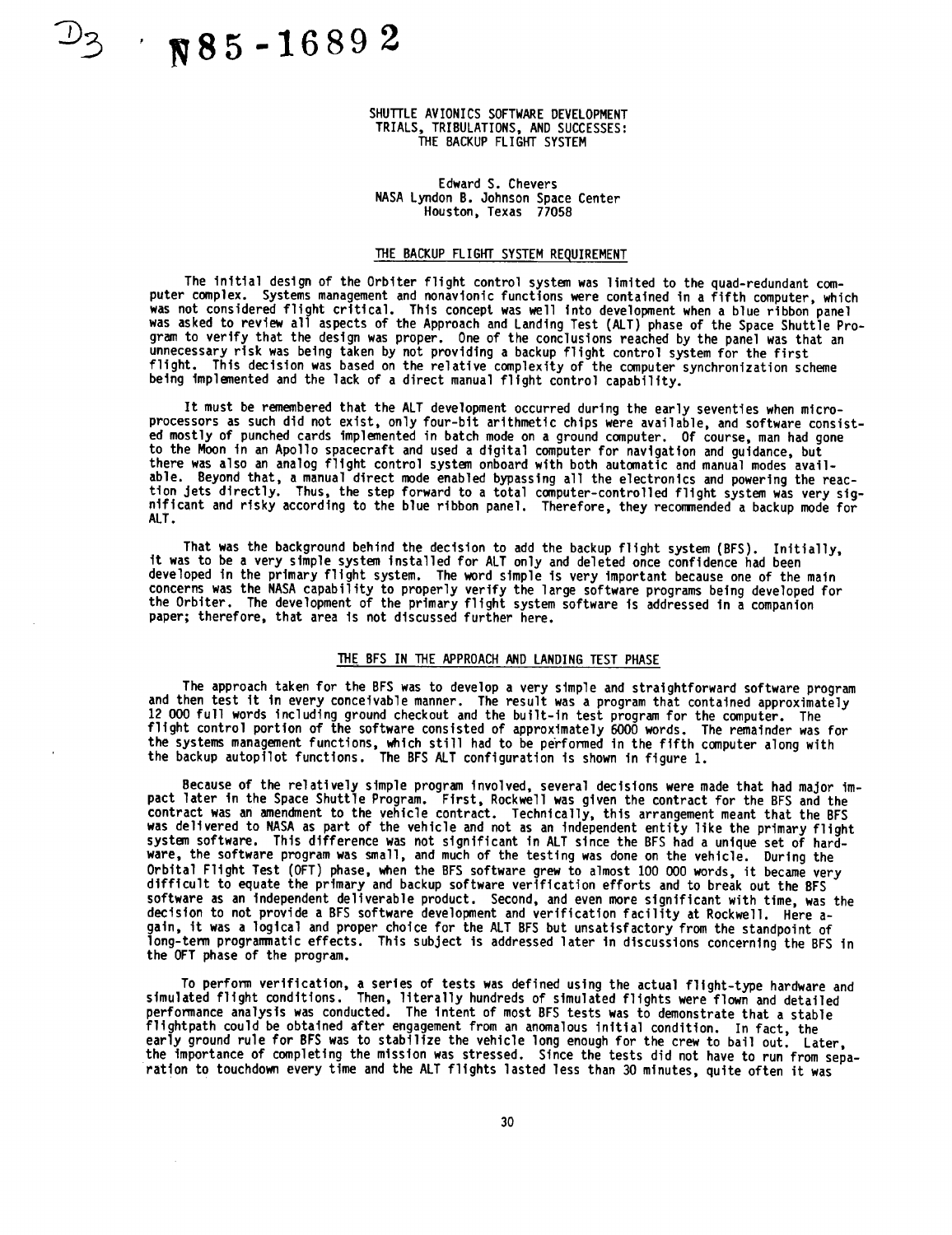

**FIGURE** 1.- BACKUP **FLIGHT** SYSTEM CONFIGURATION.

 $\mathop{!}\limits^{\mathop{\mathsf{!}}\limits^{\mathop{\mathsf{!}}}}$ 

 $\mathbb{R}^n$  and  $\mathbb{R}^n$  are the set of the set of the set of  $\mathbb{R}^n$ 

 $\overline{z}$ 

possible to run five **or six** tests **per** hour by merely changing the initial conditions. **Figure** 2 contains'an overview of the tests performed on the BFS.

**• CERTIFICATION PLAN**

**• ADL TESTING**<br>• OFP CHECKOUT

• **SAIL TESTING**

• **OV-101**

**• STATIC** • **DYNAMIC**

• **SYSTEM VERIFICATION**

**• PARALLEL SYSTEM OPERATION** • **SYSTEM DEMONSTRATION**

• **SOFTWARE/HARDWARE INTEGRATION**

• **GROUND • TAXI** • **FLIGHT**

FIGURE **2.- BACKUP** FLIGHT SYSTEM **TESTING.**

• **OFP CHECKOUT** • SOFTWARE/HARDWARE **INTEGRATION**

• **SOFTWARE VALIDATION**

• **SCHEDULE** • **CSOL TESTING**

With a well-documented **set** of requirements, a **software** program that was easy to understand, a dedicated set of hardware for performing tests, and a combined Rockwell/NASA team of less than 50 compatible people, the ALT BFS could be called "the ideal program." Any proposed changes from either Rockwell or the NASA Lyndon B. **Oohnson** Space Center (3SC) had to be Justified. Changes were **not** allowed just because they made things easier or took less code or ran faster in the computer. A significant improvement in system capability and a requirement for the improvement had to be demonstrated before a modification was allowed.

One change that was made before the first ALT flight was the technique for acceptance testing of the software. As stated earlier, the BFS was **delivered** as part of the vehicle, but it was always recognized that separation of the **software** from the total system was **desirable** from a contractual standpoint. To accomplish this **separation,** Rockwell combined with Intermetrics in development of a FORTRAN **simulation** of the BFS that would run **on** a ground-based computer. The program emulated the AP-I01 flight computer and executed the programs one minor cycle at a time. The input data being used in the emulator and output commands computed from these data were collected each minor cycle along with cycle counts, error logs, **status** words, and other pertinent internal computer parameters. These data were then fed into buffers in multiplexer-demultiplexer (MDM) **simulators** in a Shuttle Avionics Test Set (SATS), which could be connected directly to a flight computer. The flight computer then accessed the **data** buffers by using actual MDM address codes and did computations based on the data acquired. The general-purpose computer (GPC) outputs were collected each minor cycle and stored for comparison with the **precalculated** results from the Intermetrics emulation program.

Many will recognize this technique as being the equivalent of the flight equipment interface device (FEID) used with the flight computers in the JSC Software Development Laboratory (SDL). The primary **difference** was that the BFS technique was **used** for final tape verification rather than for software development. Every parameter in the emulation program and in the calculated answers was carried out to the full 32-bit word size in the ground processing computer. The flight computer results were<br>out to the full 32-bit words and computer bit-for-bit comparison was made during postprocessing. Only also dumped as **32-bit** words, and complete blt-for-bit comparison was made **during** postprocesslng. Only the last 2 bits of each **32-bit** word were allowed to be different before a failure was noted. **This** technique was the precursor to the captive **simulation** (CAPSIM) procedure **used** by the BFS for verification during the OFT flight phase.

# **THE BFS** IN THE ORBITAL FLIGHT TEST **PHASE**

As the ALT phase of the program neared completion and attention was turned to the OFT phase, **sev**eral conditions became apparent. First, a large portion of the primary flight **system software devel**opment for ALT was **unique** to that portion **of** the Space Shuttle **Program** and could not be used during OFT. Second, a backup flight **system** was going to be required and it would have to **operate during** both the ascent and the descent portions **of** the mission. Since **some** abort **options** required a **once** around the Earth abort or an abort to orbit **before** reentry, navigation and guidance would have to be added to the BFS. Suddenly, the BFS had matured to a full guidance, navigation, and control (GN&C) **system** and **some** of the early ALT **decisions** became very important. As indicated by figure **3,** the BFS no longer Is limited to **a small subset of dedicated hardware.** The BFS GPC is in **parallel** with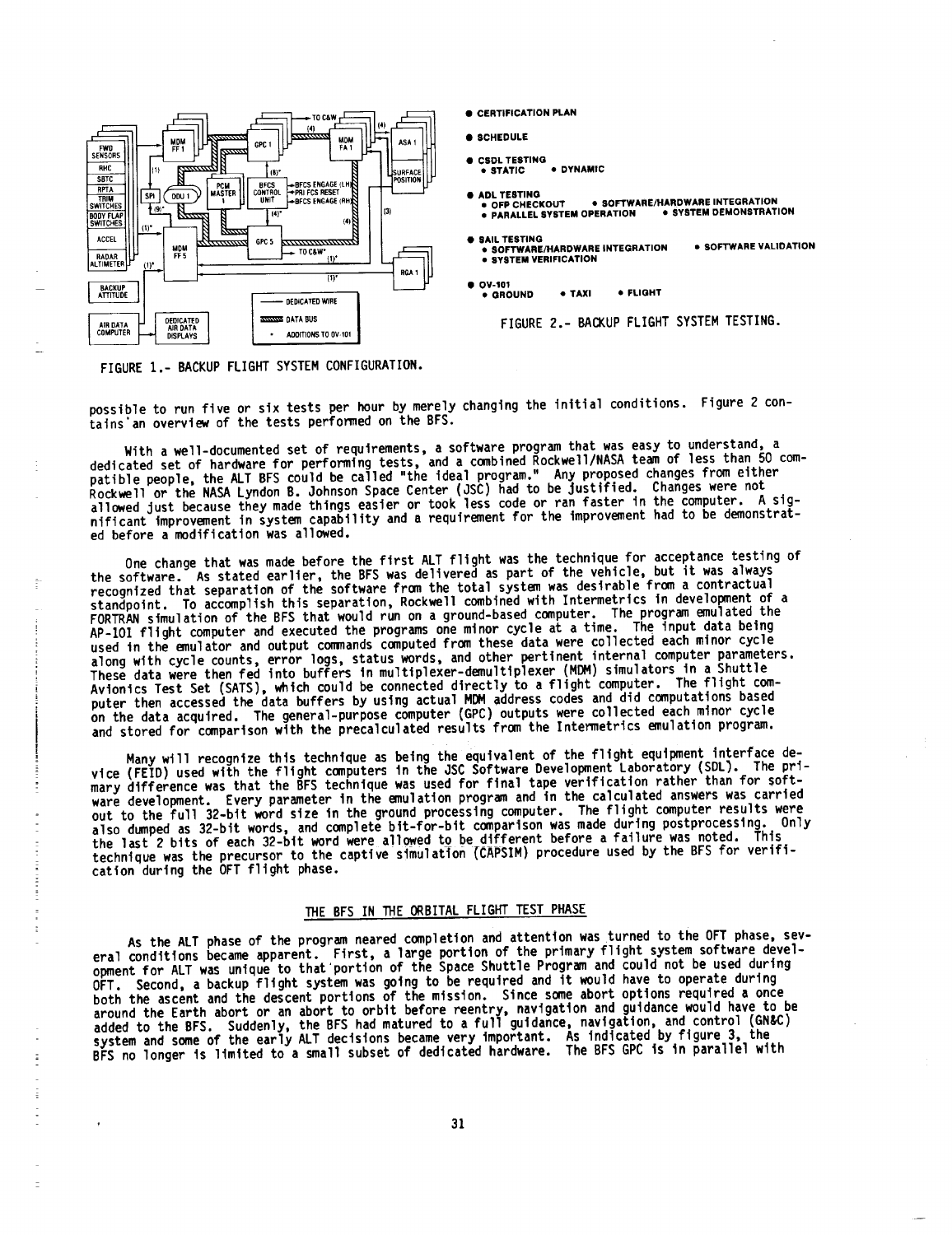

the **primary** flight **system** computers and has full access to all sensor inputs and effector output changes after engagement.

As **mentioned previously,** there was an **early** decision by both Rockwell and NASA program management to not provide a software development facility at Rockwell for the BFS. When couched in the context of BFS being used only for ALT and never again, that decision was certainly proper. However, for OFT, there was a requirement to develop a full-blown BFS with GN&C, systems management (SM), **sequencing,** and display capability. Experience with the primary flight system during ALT had shown that developing the primary flight system **software** and the SDL **simultaneously** was almost an unmanageable effort. Each task was major in regard to the number of highly trained specialists necessary, and the level of management ability needed was not available at the beginning of the ALT phase.

Now, the **BFS** was faced with the **same** dilemma: how to bring together the massive resources required to develop **some** of the most **sophisticated** software ever attempted while imposing the most stringent safety and reliability specifications ever conceived. Although the decision may have been based more on ALT problems than on pure logical reasoning, it was **decided** that having one contractor do all programing was not the best choice. Therefore, C. S. Draper Laboratories (CSDL) was selected to **program** the GN&C, Intermetrics would **program** the SM, **sequencing, uplink,** and ground checkout functions, and Rockwell would program the operating **system,** the displays, and the **overall** integration. As prime contractor, Rockwell was also responsible for total system verification. The **various** levels of integration and verification required by the BFS are shown in figure 4. With the software tasks broken into three approximately equal sized portions, everything should have gone along in parallel until it came together again at the end in a nice, neat package. The first indication of trouble appeared when CSDL had to spend a considerable amount of time developing their best guess of how the backup system **software (BSS)** would work. This research was necessary since much of the GN&C Is input/output (I/O) oriented and depends on the timing established by the BSS. Intermetrlcs **developed** preliminary **sequencing** codes but could not perform any dynamic verification because most of the sequences were dependent on guidance and navigation events for which programing had not been done by CSDL. Rockwell could not spend full time on the BSS because most of their time was spent resolving integration problems among all three **sections** of the software. In addition, JSC began asking Rockwell for their system integration and verification plan and the issue of **software** validation was drawing increased attention.

It was in this time frame that the CAPSIM technique became a predominant feature in BFS verification. The technique was similar to the emulation program used in ALT but was revised to use actual code to generate the output **data** for the comparison program. Precalculated inputs were used as drivers and placed in the input compools or buffer areas of the computer. The GN&C and sequencing code accessed these inputs and performed their minor cycle computations. Output results including actuator commands and **display signals** were then put into output compools, where the data were collected and stored on tape. All of this was done at CSDL using actual GN&C, sequencing, and, later, SM flight code, but still with the CSDL version of the operating system. The other limitation was in use of the CSDL **statement** level **slmulator (SLS),** which is a non-real-tlme development tool and thus would not detect marginal timing conditions or dynamic interactive timing problems between different **soft**ware modules. The CAPSIM data generator procedure is depicted in **schematic** form in figure 5.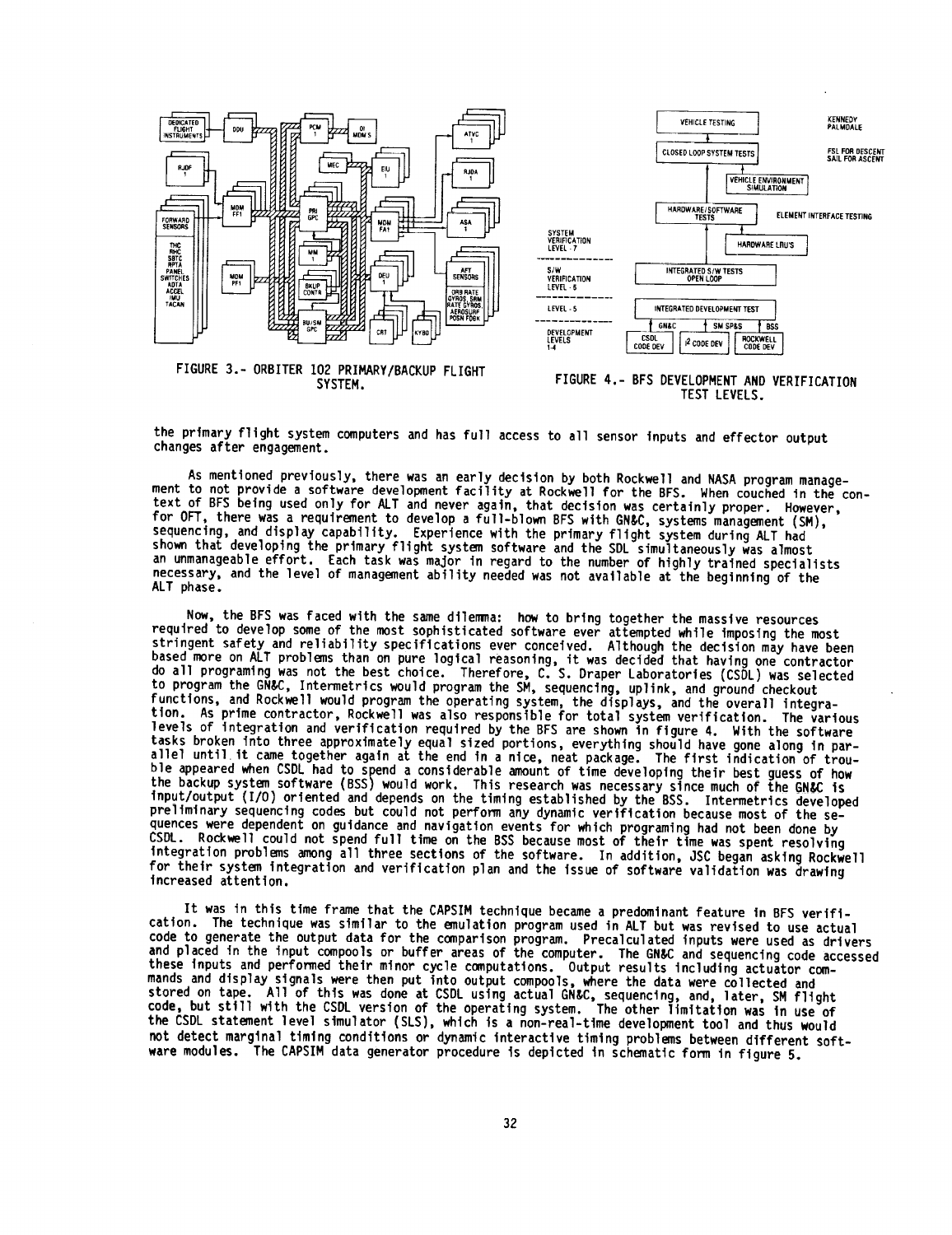

FIGURE 5.- CAPSIM DATA GENERATION.

**The** next **step** was to integrate the Draper, Intermetrics, and Rockwell portions **of software** into a **single** load tape for verification at Downey. Computer test sets and mass memory **units** were not available for general-purpose use; therefore, a test **set** tape was made that could be loaded into the flight computer from a SATS unit. The tape fomat was tailored to the requirements **of the specific** computer In the SATS; therefore, the test set tape was **different** from the final mass memory load tape which would be required at JSC. With the flight computer loaded and cabled to the SATS, the **opera**tional BFS was ready for the simulated input data from the CAPSIM program, and, as anticipated, operation was **not** smooth initially. **The** evaluation procedure involved collecting the output buffer **data** each minor cycle from the flight computer **and** then comparing the tabulated **data** wlth **equivalent data** sets from the CSDL tests.

Approximately 25 test points In ascent and 20 in **descent** were selected for comparison. Continuous comparison was not possible at first because no automated plotting programs were available. These programs were **developed** after 6 to 8 months of the effort and later included **dual** comparison on the **same** plot. If all of this history **seems** archaic, remember that the BFS **started** from **scratch and** had to compete with the primary **system** for resources **and** time **on** any existing facilities. **During** the first 6 months of CAPSIM testing, the BFS was a virtual basket case. When output data were compared, there were times when it was impossible to determine whether they were from the **same** program. One of the maln **problems** consisted **of** the initial condition values **used** at CSDL and Rockwell. **The** guidance and navigation **programs** were very **sensitive** to the data-base **parameters,** and as many as five or six different versions could exist at any given time In the various JSC, CSDL, **and** Rockwell facilities. The problem Is not major In terms of gross performance of the flight **system,** but when two different facility tests were **overlayed** and every **discrepancy** had to be accounted for, a considerable amount **of** tlme was wasted in trying to explain away what could be a minor difference. Of course, in the beginning, no **one** was **sure** whether **a** minor difference was insignificant or an indication **of** a potential major software coding problem.

With time, as everyone began to get a better feeling for the **differences** in **output** results and more of the process became automated, **dual** comparisons between the BFS and the primary flight system also were begun. One of the cost-saving features **of** BFS verification was the **so-called** "piggyback"